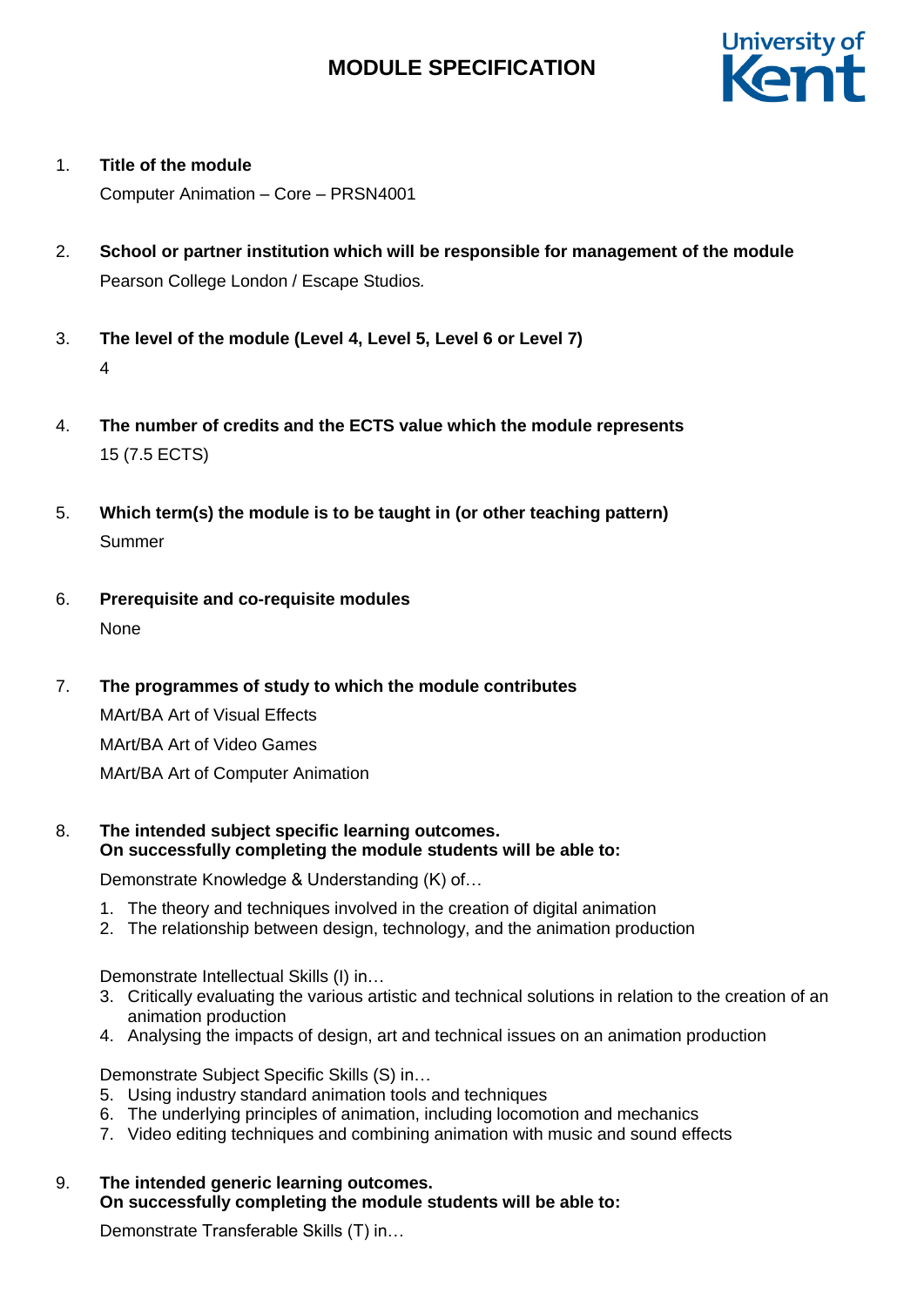# **MODULE SPECIFICATION**



- 1. Building and delivering a project to meet specific objectives within given time and constraints
- 2. Communicating and presenting to a variety of audiences in a technical and creative context

### 10. **A synopsis of the curriculum**

This module introduces students to the fundamentals of the theory and practice of the creation of animation for a wide range of digital media. It takes them from zero experience to providing a sound foundation on which to build their animation skills. Through intensive hands-on projects they begin to learn the latest software and techniques, including animation principles, movement and cinematography. The aims are:

- To develop students' understanding of and expertise in 3D and 2D animation techniques for use in a professional animation environment.
- To introduce students to the basics of animation mechanics, including locomotion, flexibility and weight.
- To give students an understanding of the Twelve Principles of Animation

Keywords: Animation, 3D animation, Digital arts, Games, Film, TV

Outline syllabus:

- Basic modelling for animation and VFX
- An introduction to design theory for artists, including visual development, composition, character design and colour theory
- Basic lighting, Texturing and Rendering
- The Twelve Principles of Animation
- An introduction to principles of research, development and creative thinking
- The history of animation, and an introduction to contemporary animation
- An introduction to film theory and the art of Cinematography
- Basic Locomotion, animation mechanics, flexibility and weight

### 11. **Reading list (Indicative list, current at time of publication. Reading lists will be published annually)**

- *The Illusion of Life: Disney Animation,* Thomas F. & Johnston O., Hyperion (1997)
- *The Animator's Survival Kit,* Williams R., Faber & Faber (2012)
- *Cartoon Animation,* Blair P., Walter Foster (1996)
- *3D World,* Future Publishing, http://www.creativebloq.com/3d-world-magazine
- *Digital Arts,* IDG Communications, http://www.digitalartsonline.co.uk/about/
- *www.lynda.com*
- *Escape Studios "Digital Tutors"*

#### 12. **Learning and teaching methods**

Learning and teaching takes place through four key modes of delivery. These provide a blend of technical skills training, exploration of theory and praxis, application in the studio, and self-directed study and development time. The balance differs depending on the type of module. As this is a Craft module, the balance is skewed in favour of Skills Sessions.

- Skills Sessions c. 60 hrs
- Tutorials c. 20 hrs
- Studio Time c. 45 hrs
- Self-Directed c. 25 hrs
- **Total 150 hours**

#### 13. **Assessment methods**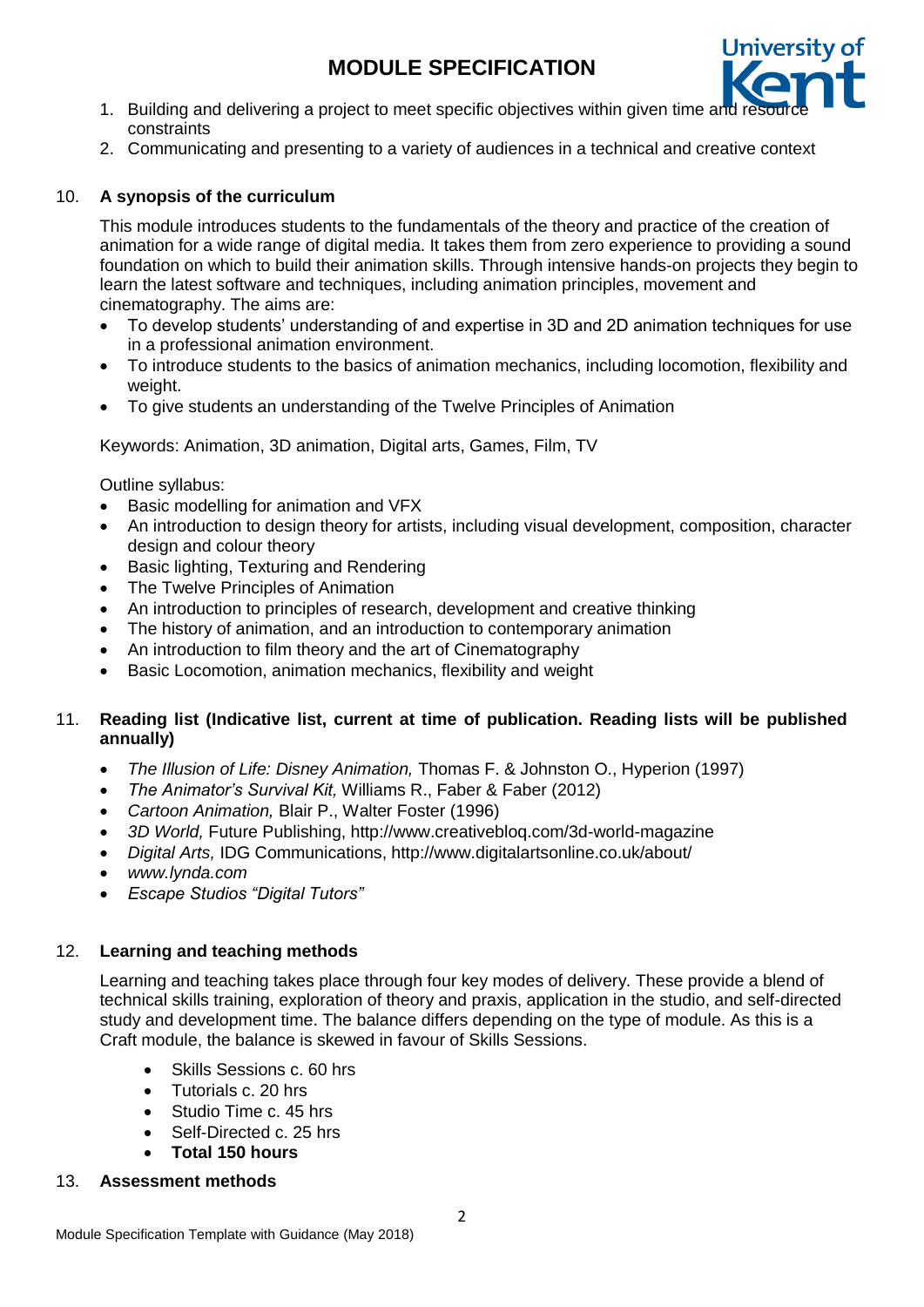

## 13.1 Main assessment methods

Formative assessment will be provided throughout the module, both in terms of feedback on work in progress during Skills Sessions and Tutorials.

Summative assessment will be based on a Portfolio and Retrospective, and assessed using one or more of the Assessment Types (see Programme Specification).

## **Basic locomotion exercise (Formative 0%)**

This provides formative input into the students' development. This is a basic animation exercise, including simple modelling, texturing and lighting. They will be expected to understand the basic animation pipeline through to final render and export as a movie file. Present for formative feedback at a Studio Crit.

## **Assignment 1: Product (75%)**

For this the student will be required to produce short computer animation to a specified brief. Present for a Panel Crit and demonstrate how they have met the Learning Outcomes in their work. The scope and size of this piece of work will be defined by the brief and the learning outcomes, and will take into account the length of time and skill level of the students.

## **Assignment 2: Retrospective (25%)**

The student will be required to use the learning outcomes as starting points for an enquiry into their work over the course of the module. How does your work relate to established theory and practice? How well did they do? What might they do differently next time? They will need to write their analysis, give themselves a grade based on the grading criteria, and present this for moderation and assessment.

## 13.2 Reassessment Methods

## 14. **Map of module learning outcomes**

| <b>Module learning</b><br>outcome | 8.1 | 8.2 | 8.3 | 8.4 | 8.5 | 8.6 | 8.7 | 9.1      | 9.2 |
|-----------------------------------|-----|-----|-----|-----|-----|-----|-----|----------|-----|
| Learning/ teaching<br>method      |     |     |     |     |     |     |     |          |     |
| <b>Skills Sessions</b>            | X   | X   | X   | X   | X   | X   | X   | X        | X   |
| <b>Tutorials</b>                  | X   | X   | X   | X   | X   | X   | X   | X        | X   |
| <b>Studio Time</b>                | X   | X   | X   | X   | X   | X   | X   | $\times$ | X   |
| Self-Directed                     | X   | X   | X   | X   | X   | X   | X   | X        | X   |
| <b>Assessment method</b>          |     |     |     |     |     |     |     |          |     |
| Product                           | X   | X   | X   | X   | X   | X   | X   |          |     |
| Retrospective                     |     |     |     |     |     |     |     | X        | X   |

## 15. **Inclusive module design**

The Collaborative Partner recognises and has embedded the expectations of current equality legislation, by ensuring that the module is as accessible as possible by design. Additional alternative arrangements for students with Inclusive Learning Plans (ILPs)/declared disabilities will be made on an individual basis, in consultation with the relevant policies and support services.